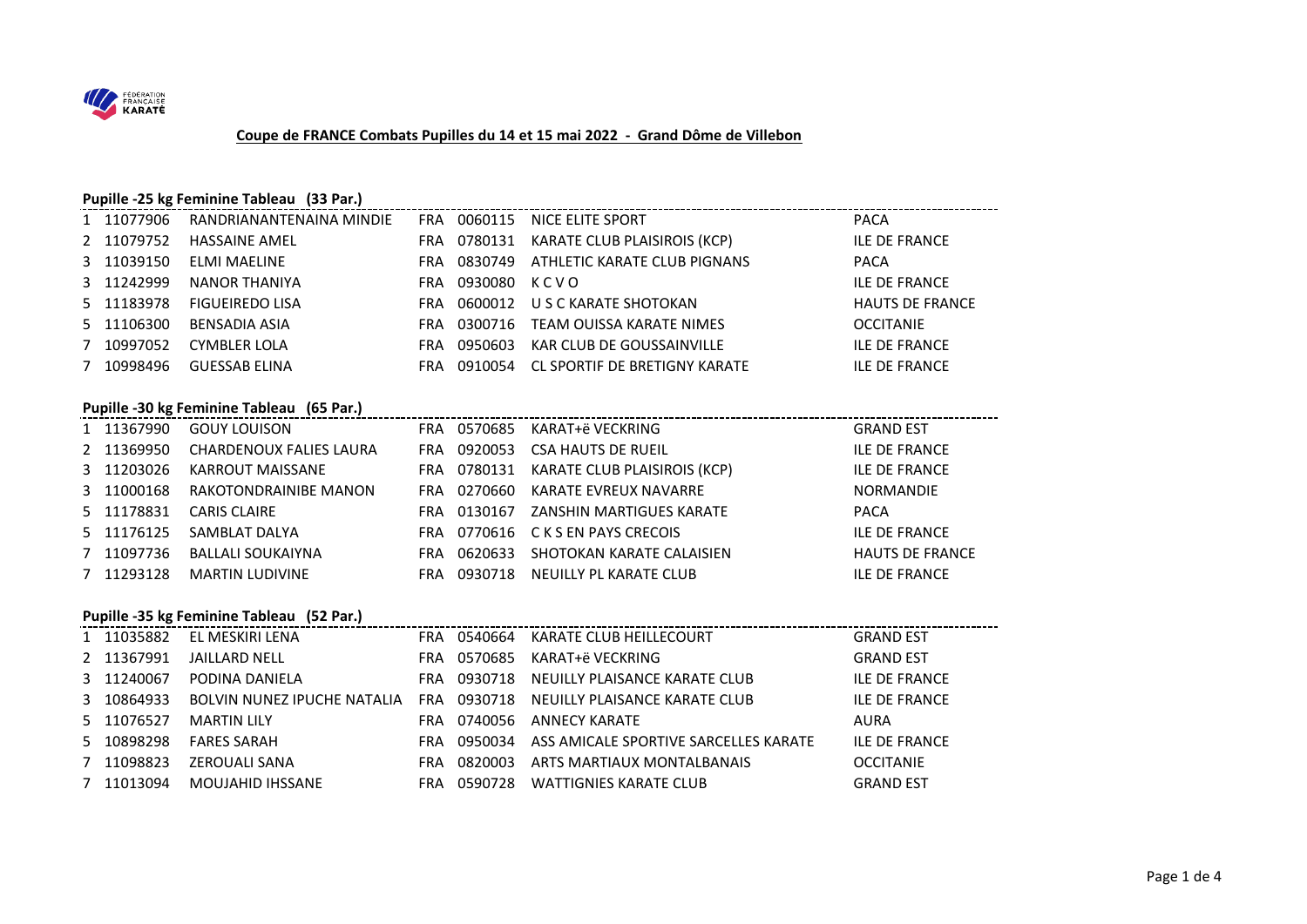## **Pupille -40 kg Feminine Tableau (33 Par.)**

| 1 10991422 | MANSOUR RANIA              | FRA        | 0750721 | SHIZUOKA WADO CLUB                    | ILE DE FRANCE           |
|------------|----------------------------|------------|---------|---------------------------------------|-------------------------|
| 2 11094205 | MANSOUR AICHA              | FRA        | 0750721 | SHIZUOKA WADO CLUB                    | <b>ILE DE FRANCE</b>    |
| 3 11057980 | LOUZARI NOURAN             | FRA        | 0110646 | ECOLE DE KARATE CARCASSONNE           | <b>OCCITANIE</b>        |
| 3 11096051 | ATTARD EMILIE              | FRA        | 0880002 | KARATE CLUB DE MIRECOURT              | <b>GRAND EST</b>        |
| 5 11017622 | <b>FAYE SARA</b>           | <b>FRA</b> | 0910617 | CLUB DES ARTS MARTIAUX KARATE DEFENSE | <b>ILE DE FRANCE</b>    |
| 5 11327563 | <b>GIGUET EMMA</b>         | FRA        | 0740053 | SALLANCHES ARTS MARTIAUX              | AURA                    |
| 7 11031241 | <b>CHAKOURY SHERY LEEN</b> | FRA        | 0270010 | CL SP BEAUMONTAIS C S B               | NORMANDIE               |
| 7 11085753 | <b>TALOIS JULIE</b>        | FRA        | 0440034 | KARATE TAI PORNICHETIN                | <b>PAYS DE LA LOIRE</b> |

## **Pupille -45 kg Feminine Tableau (18 Par.)**

| Pupine -45 kg reminine Tableau (18 Par.) |                       |     |         |                               |                                |  |  |  |  |  |
|------------------------------------------|-----------------------|-----|---------|-------------------------------|--------------------------------|--|--|--|--|--|
| 1 11240383                               | OULBANI YASMINE       | FRA | 0930617 | BLANC MESNIL SPORT KARATE     | ILE DE FRANCE                  |  |  |  |  |  |
| 2 11068291                               | <b>BOUCHAKOR NIMA</b> | FRA | 0600019 | OLYMPIC KARATE CL DE BEAUVAIS | <b>HAUTS DE FRANCE</b>         |  |  |  |  |  |
| 3 11106424                               | KIOUA ZAKIA           | FRA | 0300716 | TEAM OUISSA KARATE NIMES      | <b>OCCITANIE</b>               |  |  |  |  |  |
| 3 11096153                               | <b>CLOUET MARGAUX</b> | FRA | 0100622 | KARATE SAVINIEN               | <b>GRAND EST</b>               |  |  |  |  |  |
| 5 11273566                               | ACHAB KHADIJA         | FRA | 0570027 | KARATE CLUB UCKANGE           | <b>GRAND EST</b>               |  |  |  |  |  |
| 5 11150041                               | SCHNEERBERGER SARAH   | FRA | 0750032 | K.A.J.Y.N.                    | <b>ILE DE FRANCE</b>           |  |  |  |  |  |
| 7 11216761                               | DAHMANI ELENA         | FRA | 0910113 | BUDO CLUB DE SAVIGNY SUR ORGE | <b>ILE DE FRANCE</b>           |  |  |  |  |  |
| 7 11370146                               | NZILA MAELLY          | FRA | 0890619 | ALLIANCE SENS KARATE          | <b>BOURGOGNE FRANCHE COMTE</b> |  |  |  |  |  |
|                                          |                       |     |         |                               |                                |  |  |  |  |  |

## **Pupille 45 et + kg Feminine Tableau (28 Par.)**

| 1 11238906 | CHIRIBUTA MELISA           | FRA        | 0940082 | AVENIR SPORTIF D'ORLY           | <b>ILE DE FRANCE</b> |
|------------|----------------------------|------------|---------|---------------------------------|----------------------|
| 2 10981627 | <b>EKOBO GABRIELLE</b>     | FRA        | 0930080 | KCVO                            | <b>ILE DE FRANCE</b> |
| 3 11278733 | LFAKIRI BADI IKRAM         | FRA.       | 0110646 | ECOLE DE KARATE CARCASSONNE     | <b>OCCITANIE</b>     |
| 3 11229647 | EL ACHI MAISSA             | FRA        | 0930716 | SPORTING CLUB DE BOBIGNY        | <b>ILE DE FRANCE</b> |
| 5 11322417 | VIRJOGHE EVA MARIA         | FRA        | 0930718 | NEUILLY PLAISANCE KARATE CLUB   | <b>ILE DE FRANCE</b> |
| 5 11123936 | MEJDOUB SHAYDEN            | FRA        | 0110646 | ECOLE DE KARATE CARCASSONNE     | <b>OCCITANIE</b>     |
| 7 11350180 | <b>JN PHILIPPE FRANCIA</b> | FRA        | 0920092 | LES VOLTIGEURS DE BILLANCOURT   | <b>ILE DE FRANCE</b> |
| 7 11226750 | LE BARBIER ROSEMBAUM ELYNA | <b>FRA</b> | 0550610 | KARATE CLUB DE LACROIX SAMPIGNY | <b>GRAND EST</b>     |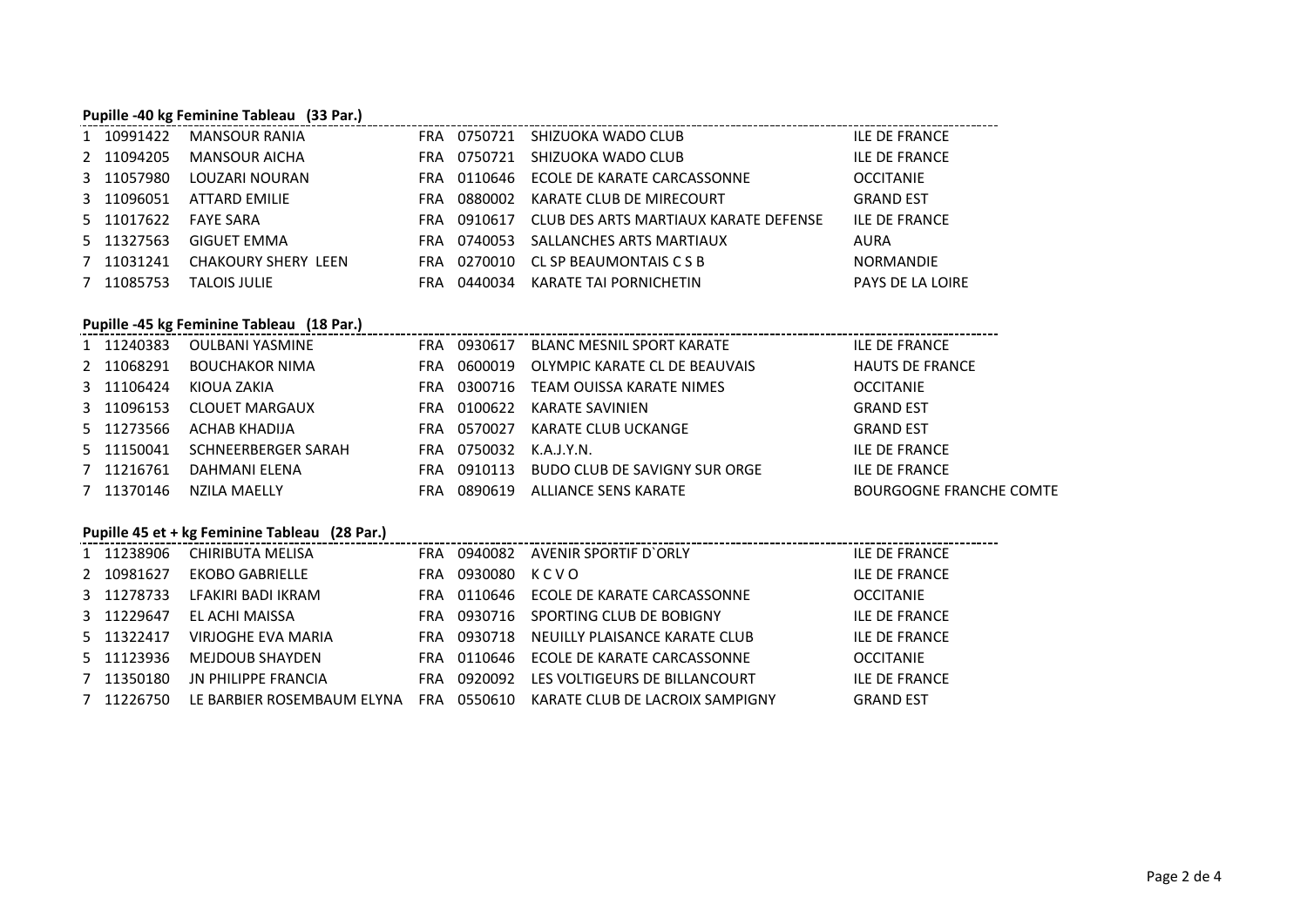#### **Pupille -25 kg Masculin Tableau (40 Par.)**

| <b>Fupille -25 Rg Masculiii Tableau</b> (40 Fail) |                         |            |             |                                         |                      |  |  |  |  |  |
|---------------------------------------------------|-------------------------|------------|-------------|-----------------------------------------|----------------------|--|--|--|--|--|
| 1 11037548                                        | TIERCY ADISON           |            | FRA 0540664 | KARATE CLUB HEILLECOURT                 | <b>GRAND EST</b>     |  |  |  |  |  |
| 2 11363755                                        | SALMI ADAM YOUVA        | FRA        | 0940022     | UN SP D IVRY SEC KARATE ET PENCAK SILAT | <b>ILE DE FRANCE</b> |  |  |  |  |  |
| 3 11259148                                        | EL AOUNI ELYAS          | <b>FRA</b> | 0830751     | ASS SPORTIVE BRIGNOLES KARATE 83        | <b>PACA</b>          |  |  |  |  |  |
| 3 11213078                                        | ABBACI ILYES            | FRA        | 0940026     | CLUB BUDOKAN THIAIS                     | <b>ILE DE FRANCE</b> |  |  |  |  |  |
| 5 11242841                                        | <b>BENSEGHIR HAMZA</b>  | FRA        | 0380683     | <b>GRENOBLE KARATE ACADEMY</b>          | AURA                 |  |  |  |  |  |
| 5 11259746                                        | VASANTHARASA SHARJANAN  |            | FRA 0910753 | SAINT MICHEL SPORT KARAT+ë              | <b>ILE DE FRANCE</b> |  |  |  |  |  |
| 7 10989059                                        | <b>BENREHAB LAHCENE</b> | <b>FRA</b> | 0950622     | TEAM KOMBAT CLUB SAINT BRICE            | <b>ILE DE FRANCE</b> |  |  |  |  |  |
| 7 11160450                                        | LHUILLIER KEO           | FRA        | 0100629     | ROMILLY KARATE - DO                     | <b>GRAND EST</b>     |  |  |  |  |  |

# **Pupille -30 kg Masculin Tableau (78 Par.)**

| $\sim$ , where $\sim$ , $\sim$ , $\sim$ , $\sim$ , $\sim$ , $\sim$ , $\sim$ , $\sim$ , $\sim$ , $\sim$ , $\sim$ , $\sim$ |                      |            |             |                                                   |                        |  |  |  |  |
|--------------------------------------------------------------------------------------------------------------------------|----------------------|------------|-------------|---------------------------------------------------|------------------------|--|--|--|--|
| 1 11099192                                                                                                               | DAVID LONNI          |            |             | FRA 0600012 USCKARATE SHOTOKAN                    | <b>HAUTS DE FRANCE</b> |  |  |  |  |
| 2 11078690                                                                                                               | MONDON - MARTIN MAHE | FRA        | 0420015     | DOJO DE VILLARS                                   | AURA                   |  |  |  |  |
| 3 10893043                                                                                                               | DE BARROS DENNYS     |            |             | FRA 0950034 ASS AMICALE SPORTIVE SARCELLES KARATE | <b>ILE DE FRANCE</b>   |  |  |  |  |
| 3 11181434                                                                                                               | ANEGBELE NOAM        |            | FRA 0910753 | SAINT MICHEL SPORT KARAT+ë                        | <b>ILE DE FRANCE</b>   |  |  |  |  |
| 5 11098809                                                                                                               | BOUDJANA YACOUB      | FRA        | 0820003     | ARTS MARTIAUX MONTALBANAIS                        | <b>OCCITANIE</b>       |  |  |  |  |
| 5 11088435                                                                                                               | NEFZAOUI HAROUN      | FRA        |             | 0830751 ASS SPORTIVE BRIGNOLES KARATE 83          | <b>OCCITANIE</b>       |  |  |  |  |
| 7 11167023                                                                                                               | PHAM NAFI            | <b>FRA</b> | 0920704     | INST DE GOJURYU KENKYUKAI DE FRANCE               | <b>ILE DE FRANCE</b>   |  |  |  |  |
| 7 11047995                                                                                                               | KENNOUCHE ADEM       | <b>FRA</b> | 0940026     | CLUB BUDOKAN THIAIS                               | ILE DE FRANCE          |  |  |  |  |
|                                                                                                                          |                      |            |             |                                                   |                        |  |  |  |  |

# **Pupille -35 kg Masculin Tableau (71 Par.)**

| 1 10985327 | MALABAT TEDDY                   | FRA |         | 0950090 CL SPORTF MUNICIPAL D'EAUBONNE KARATE | <b>ILE DE FRANCE</b>   |
|------------|---------------------------------|-----|---------|-----------------------------------------------|------------------------|
| 2 11175064 | <b>GIVERNAUD GABRIEL</b>        | FRA |         | 0920079 CSM PUTEAUX                           | ILE DE FRANCE          |
| 3 11183885 | AGNISSAN LIAM                   | FRA |         | 0600012 U S C KARATE SHOTOKAN                 | <b>HAUTS DE FRANCE</b> |
| 3 11101280 | RAZAFIARISON KENJI ANAY         |     |         | FRA 0910626 S K B EPINAY SOUS SENART          | ILE DE FRANCE          |
| 5 11088699 | COLIA AYMERIC                   |     |         | FRA 0540006 KARATE CLUB DE CRUSNES            | <b>GRAND EST</b>       |
| 5 11224092 | <b>BOUE SAINT MARTIN JOSHUA</b> | FRA |         | 0920053 CSA HAUTS DE RUEIL                    | ILE DE FRANCE          |
| 7 11192180 | DOUAIR ABDALLAH                 | FRA | 0540055 | ASSOCIATION LAXOVIENNE VICTOR HUGO            | <b>GRAND EST</b>       |
| 7 11077912 | KHELIFI CHADI                   | FRA | 0330072 | UNION SPORTIVE BOUSCATAISE KARATE             | NOUVELLE AQUITAINE     |